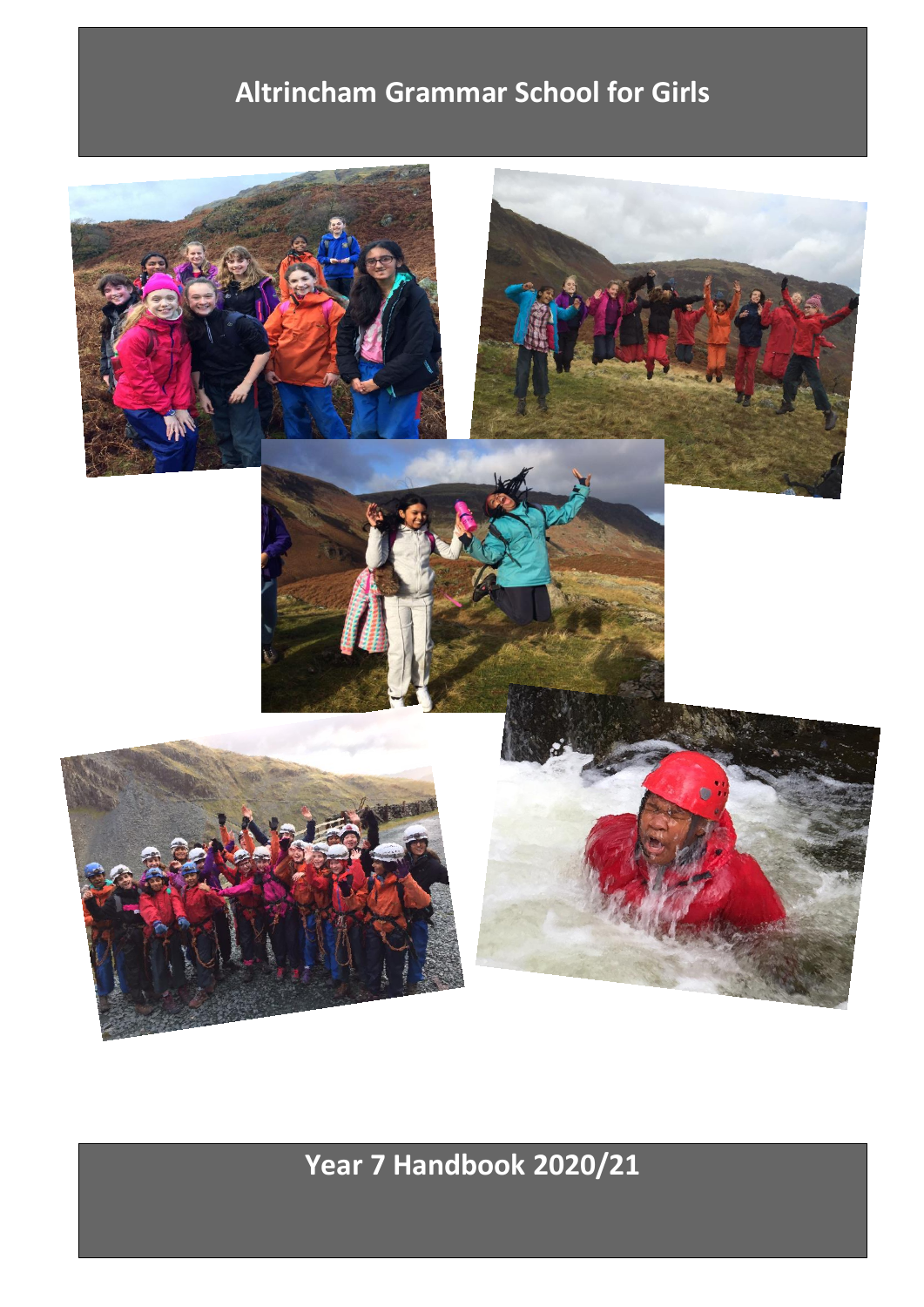Welcome to Altrincham Grammar School for Girls!

We hope you will soon settle down and feel at home. Remember, everyone in Year 7 is finding it strange after going to much smaller primary schools.

You probably will get lost at some point. However, if you do, ask anybody (students, teachers or other members of staff) and they will show you the way.

### **As a form group, try to look after each other and see that no-one is left out.**

You will enjoy your time here. Do your best at all times and remember the more you put in the more you will get out of anything you do.

If you have a problem, tell your form tutor, or your senior tutor if you cannot find them.

**Sixth Form Mentors**: Some Sixth Form students will be attached to each Year 7 form. These students will meet the form on a regular basis and get to know them. They are there to help you, should it be necessary. The school prefects will be around at lunchtimes and they can also help you during lunchtimes.









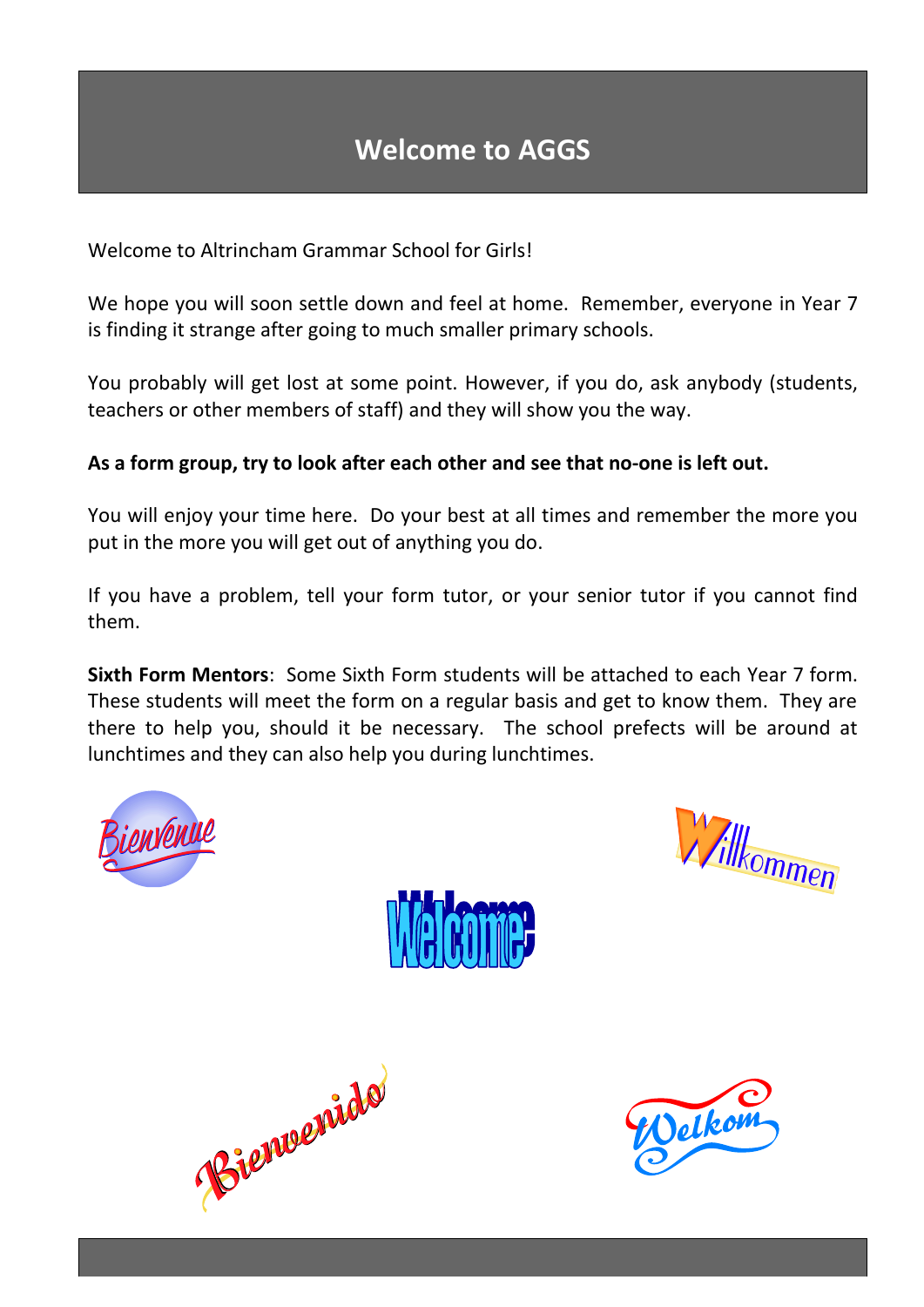# **The Staff**

Fill in the names of members of staff here…

| Principal                            |  |
|--------------------------------------|--|
| <b>Vice Principal</b>                |  |
| Senior Tutor Year 7                  |  |
| <b>Assistant Senior Tutor Year 7</b> |  |
| My Form Tutor                        |  |
| <b>Pastoral Support Assistant</b>    |  |
| <b>Sixth Form Mentors</b>            |  |
| Drama                                |  |
| English                              |  |
| <b>Mathematics</b>                   |  |
| French                               |  |
| German                               |  |
| Spanish                              |  |
| Science                              |  |
| History                              |  |
| Geography                            |  |
| <b>RS</b>                            |  |
| Music                                |  |
| Food Technology                      |  |
| <b>Textiles</b>                      |  |
| <b>Resistant Materials</b>           |  |
| Art                                  |  |
| Netball                              |  |
| Hockey                               |  |
| Gym                                  |  |
| Dance                                |  |
| Computing                            |  |
| Citizenship                          |  |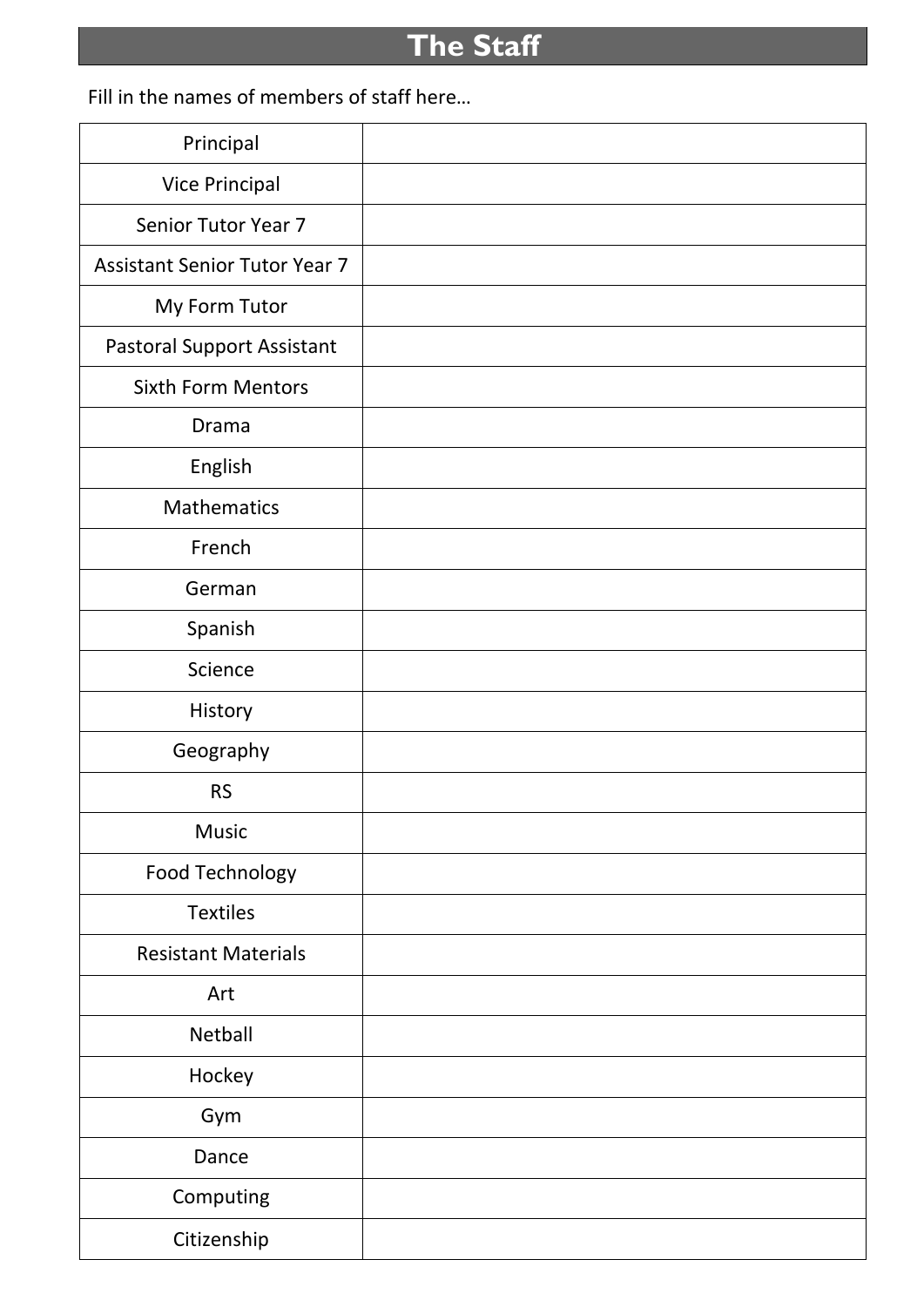### **Your Day at AGGS**

Breakfast Club is held each day in the Dining Room from 7.45am. There is the opportunity you to buy and eat breakfast, or just to meet with friends. Students are not allowed in other buildings until 8.30am.

Between 8.30am and 8.35am use your lockers.

After using your lockers you must be in your form room, or an assembly venue, at 8.40am every day for registration.

Monday – Form time in form room. Tuesday – Go to the Dining Room for Year 7 assembly by 8.40. Wednesday – Form time in form room. Thursday – Form time in form room. Friday – Go to the Main Hall for Year 7 assembly by 8.40.

There are 5 lessons each day. Each lasts 1 hour.

| Period 1 | $9.05 - 10.05$  |  |
|----------|-----------------|--|
| Period 2 | $10.05 - 11.05$ |  |
| Rec      | $11.05 - 11.25$ |  |

During Rec you can go outside, or go into the Dining Room to buy a snack, or stay in school to eat any snack you may have brought from home. You may carry a small bottle of water to lessons and drink it sensibly when required, except in computing, science and design & technology rooms. Make sure that all rubbish is put in the bins. A bell will ring at the end of Rec, which tells you to go to Period 3.

Period 3 11.25 – 12.25 Lunch 12.25 – 1.25



Unless you are attending an extracurricular activity, you must be over  $\mathbb{Z}$  on the main school site for the whole of the lunch hour (not Fairlie, Breeze Hill or the Devisdale). Take your bags to your form room at the start of lunch before going into the Dining Room as they are not allowed there. If you have a packed lunch, you may eat it in the Dining Room or outside. There must be no running indoors. Please keep to the left in the corridors and on stairs.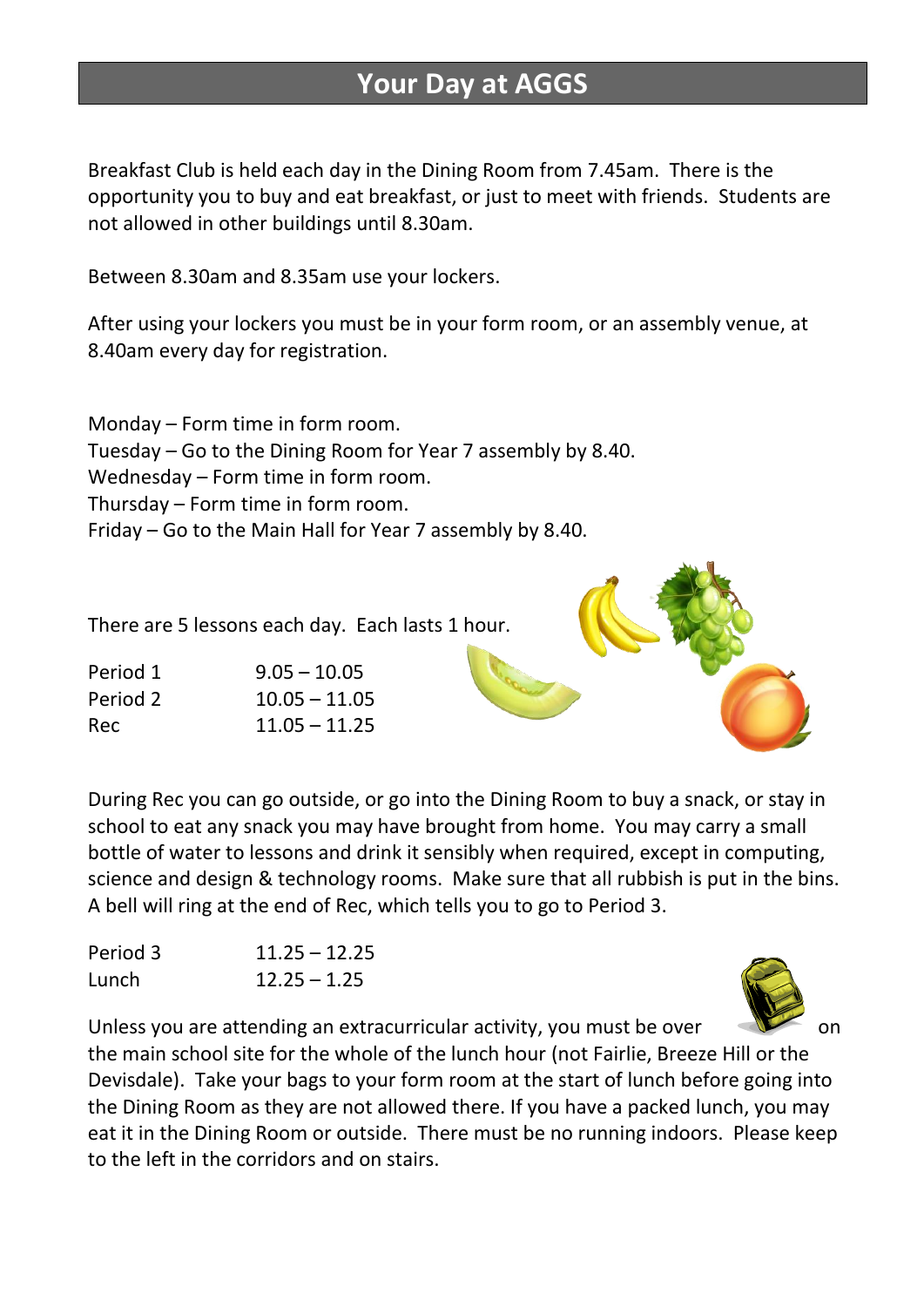### **Lunch and Rec**

Many students eat their lunch in the Dining Room. The order in which you go into lunch will change during the year, but Year 7 will be first from September until October half term.

You are not allowed to go to Fairlie or Breeze Hill without a teacher's permission at lunchtime. At 1.20, return to your locker, and get ready for periods 4 and 5. There will be a bell at 1.25, which tells you that it is time to go to period 4.

| Period 4 | $1.30 - 2.30$ |
|----------|---------------|
| Period 5 | $2.30 - 3.30$ |

3.30 end of school day/extra-curricular activities.

At 3.30 you should return to your locker, put away your books, check your homework diary and pack your schoolbag with anything that needs to go home e.g. used PE kit, books for homework etc.

After school, if you have a practice for games, choir, orchestra or wish to use the Library, be sure you have told your parents when and where the practice is and know exactly where they will meet you if you are not making your own way home.





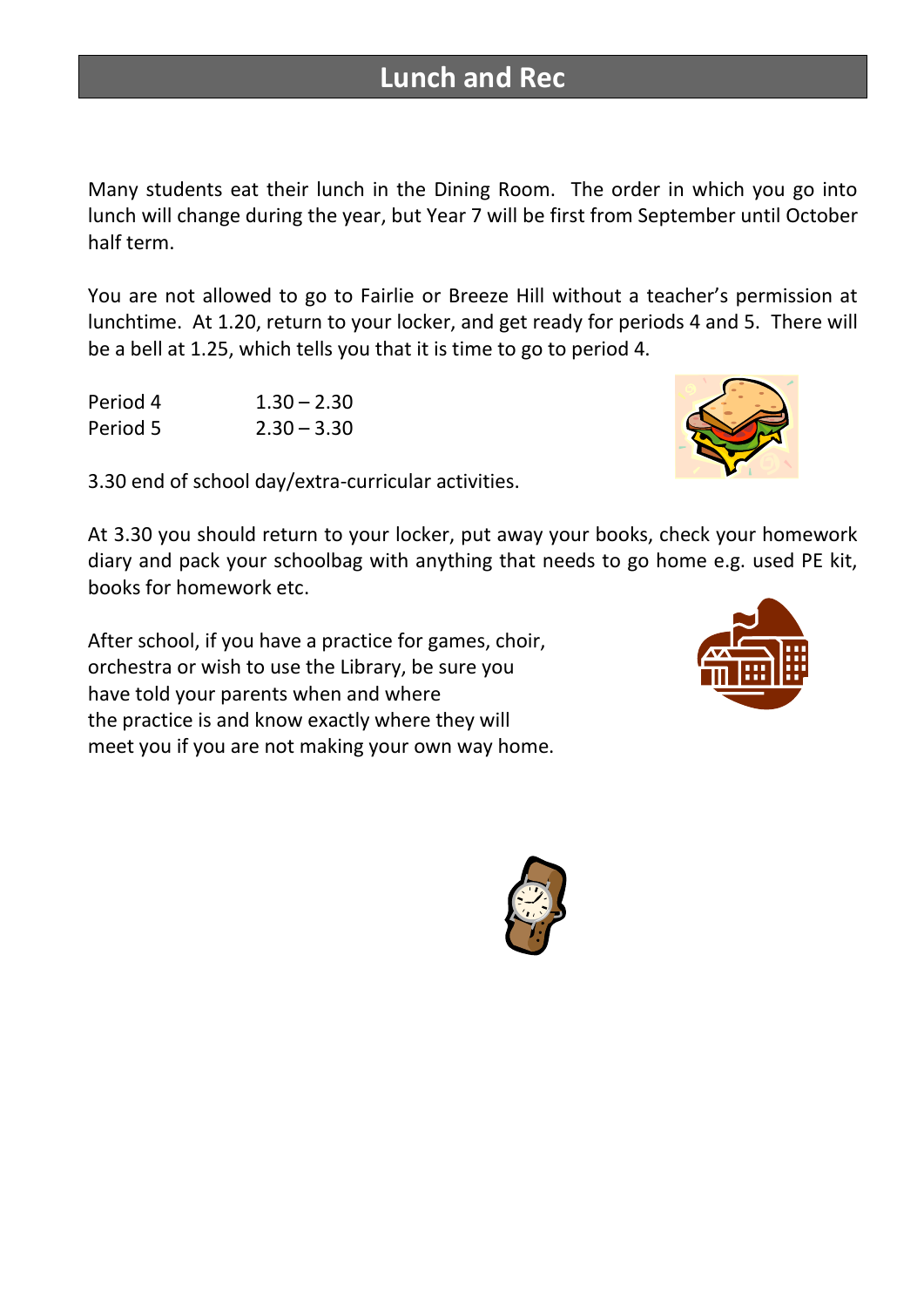### **1. Basic Uniform for Main School Pupils: Years 7 -11.**

- 1. Navy, knee length, pleated skirt (wide knife pleats, sewn down from waist all round). Please note, the skirt is to be no more than 5cm above the knee.
- 2. Navy, school approved trousers with the school badge on the left side pocket. Please note, the trousers are to be ankle length and must not be worn with a rolled up hem.
- 3. White, open-necked blouse with revers and inset sleeves (regulation style) or the fitted blouse with an open neckline and three quarter sleeves. Shirt must not show below the pullover.
- 4. V-necked navy blue pullover with green and yellow stripes at the cuff and Vneck. Pullover cuffs must not be frayed/pulled or visible below the blazer sleeves.
- 5. Plain opaque tights in black. Plain white or navy socks, knee or ankle length, may be worn instead of tights.
- 6. Black shoes with no decorative adornment. Shoes must have low, sensible heels and sole no higher than 5cms from where the heel touches the floor. They must be well-fitted with adequate support for growing feet. Shoes should be of a formal shoe-style and sit below the ankle. Boots, trainers, trainer-type shoes, leather, suede or canvas style pumps or sandals of any variety may not be worn in school.
- 7. If a pupil, for religious and/or cultural requirements, wishes to use modest dress for her school uniform, she may wear a skirt down to her ankles, but the skirt must give room for adequate movement. Under the skirt she may wear plain black opaque tights. She may also wear the school approved **plain**, navy blue headscarf, without any fringing, with the school badge worn to the side and which must be securely fastened. The regulation school blouse, jumper and blazer are also part of this modest dress code.
- 8. Variations in clothing will not be permitted unless, and until, the Governing Body has given its approval.

Please note that items 1, 2, 3 and 6 are available, in the correct style and colour, from the school outfitters.

### **2. Outdoor Uniform**

- 1. Dark, navy blue blazer with school badge.
- 2. Plain, dark navy or black overcoat (denim / leather jackets are not acceptable). (Coats must be left in the lockers during the school day).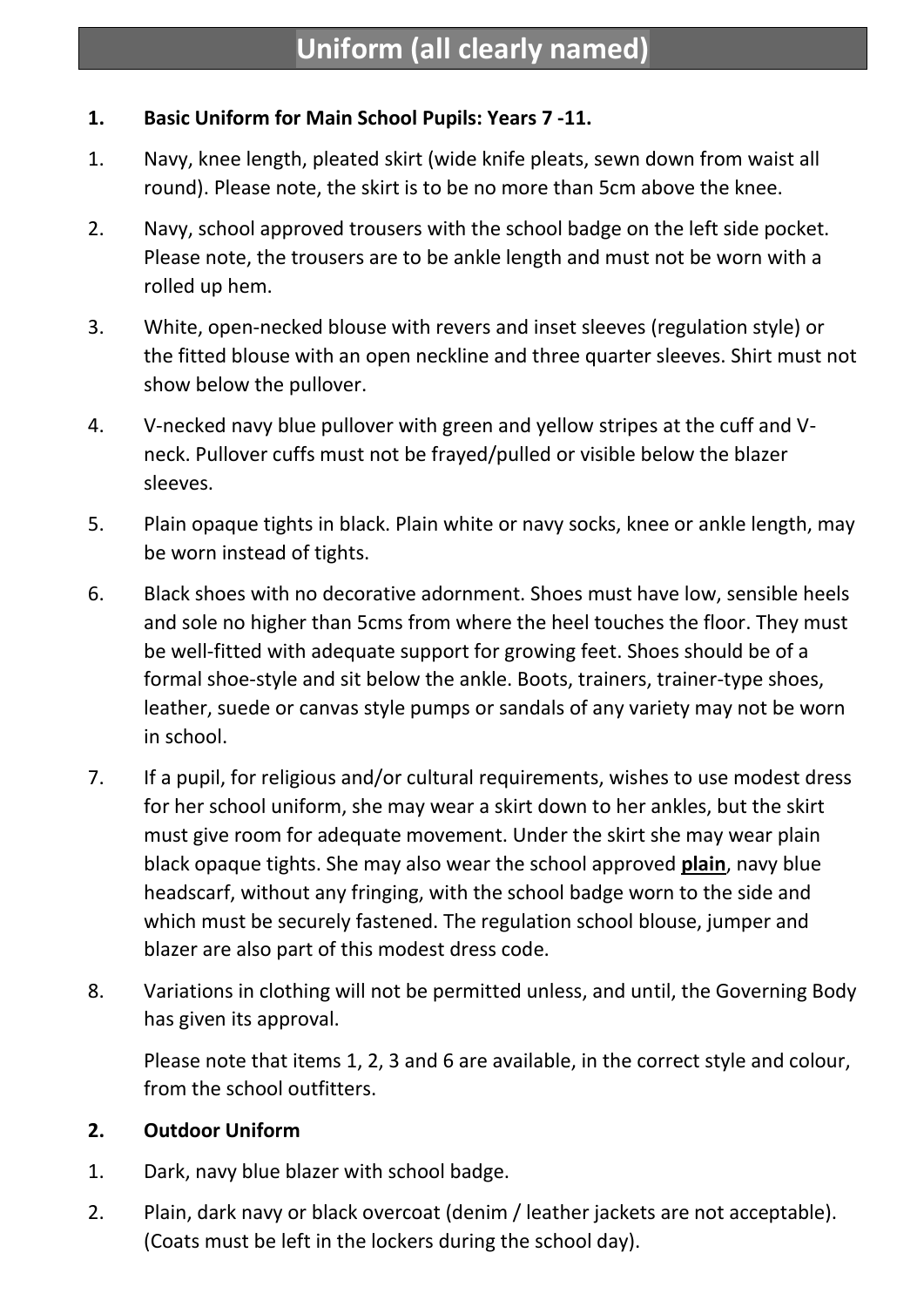- 3. Scarf in plain, dark navy or black or the official school scarf.
- 4. Hooded tops, of any type, must not be worn to or from school or on the school site.
- 5. Sweat shirts, with or without logos, must not be worn to or from school or on the school site.
- 6. Please note that item 1 is available, in the correct style and colour, from the school outfitters.

#### **3. Jewellery & Accessories**

- 1. No jewellery may be worn other than:
	- o A watch (which must be named).
	- o A medical bracelet, or tab, if necessary.
	- $\circ$  A religious symbol which is an article of faith
	- o A pair of small, plain, matching gold, silver or metal studs if ears are pierced. Only one stud in each ear lobe.

Apart from ear studs (as detailed above), no other body piercing jewellery is permitted.

All of the above must be removed during practical lessons (PE, dance, drama).

- 2. Any other jewellery will be confiscated until the end of term.
- 3. No tattoos are permitted.
- 4. No make-up is permitted.
- 5. No Henna decoration is permitted.
- 6. No nail varnish is permitted. Nails must not be coloured or decorated in any way, e.g. with false nails or dye.
- 7. Hair should be of a uniform, natural shade and not streaked or dyed/coloured in any way.
- 8. Hair styles should be natural looking.
- 9. Hair accessories should be small and discreet, plain navy or black.

#### **4. PE Uniform and Equipment**

#### **Compulsory items**

- 1. Cap sleeve performance panelled sports polo T-shirt in blue, with name embroidered on the front on the right: first name in full and the initial of surname. Approved style only.
- 2. Navy blue AGGS shorts. Name tag should be sewn onto the inside label. Approved style only.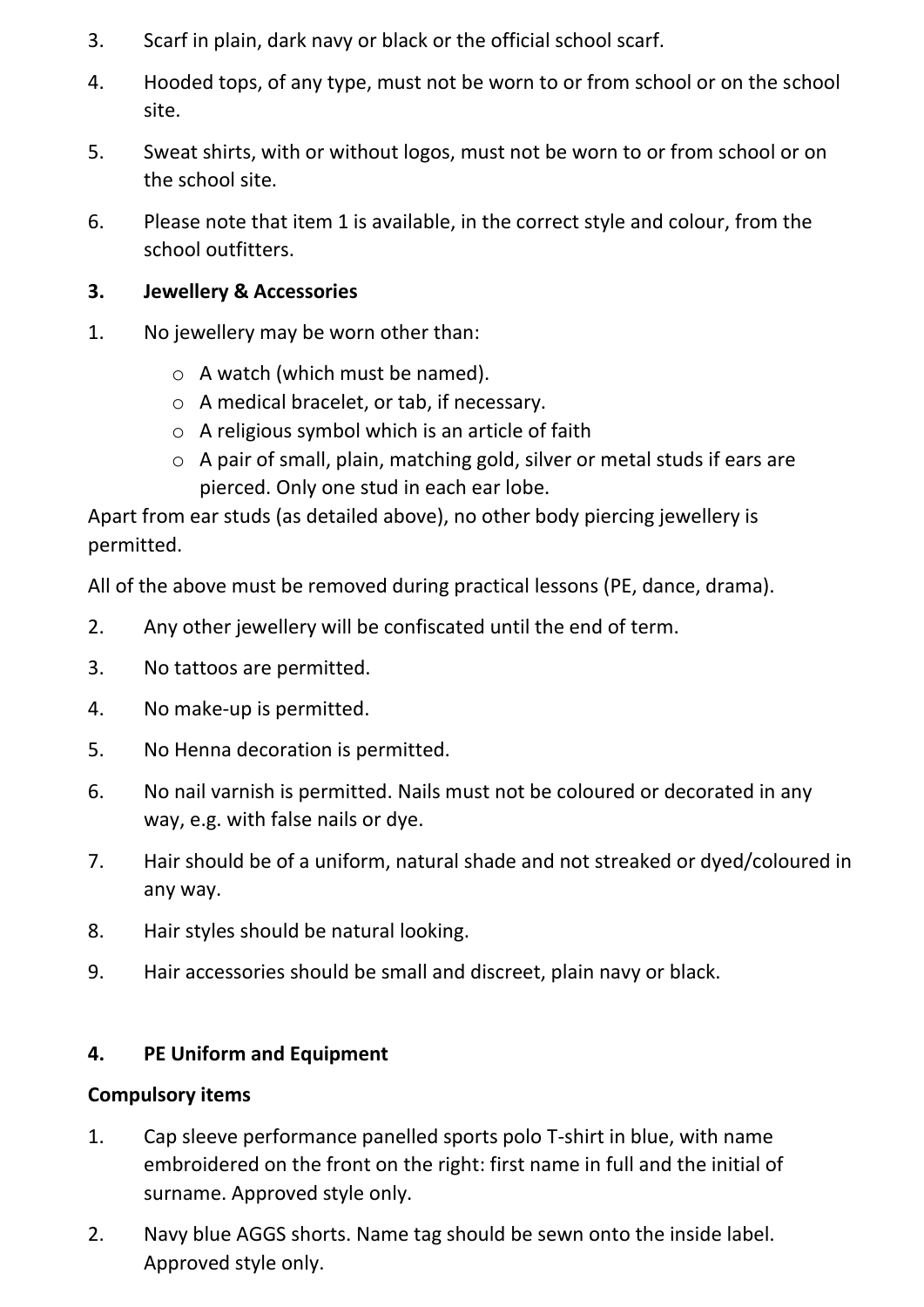- 3. Navy blue skort, with name embroidered bottom right: first name in full and the initial of surname. Approved style only.
- 4. Sports trainers, named on inside. Fashion trainers are not allowed.
- 5. White ankle socks for all outdoor activities, except hockey.
- 6. Plain, navy blue knee length socks for hockey.

### **Optional items**

- 7. Approved style school tracksuit (tracksuit top/bottoms). Name embroidered on the front on the right - first name in full and the initial of surname on bottoms and top.
- 8. Approved navy blue AGGS PE jumper may be worn during the winter months (advisable). Name: as for tracksuit.
- 9. Navy blue AGGS base layer top. Approved style only.
- 10. Navy blue AGGS leggings. Approved style only. Skorts must be worn in addition to leggings during PE lessons.

### **Equipment**

- 1. A hockey stick (for autumn and spring terms) and a tennis racquet (for the summer term) are basic PE equipment and each girl must have her own. Such items must be clearly named.
- 2. Pupils are recommended to wear a gum shield and shin pads when playing hockey.
- 3. Advice will be given by the PE staff about suitable sports equipment.
- 4. Navy blue gym wear bag for storing PE uniform. The bag should be made of dark, navy blue material and have double drawstrings. The owner's name should be embroidered or marked on the outside in large letters.

#### **5. Dance**

- 1. Navy blue AGGS leggings. Name tag should be sewn onto the inside label. Approved style only. (as 4, no10)
- 2. PE T- shirt (as 4, no1).

Gymnastics and Dance are performed in bare feet.

#### **6. Other Essential Items**

1. A strong, sensible bag or rucksack. Bags must be large enough to carry books and/or equipment to and from school.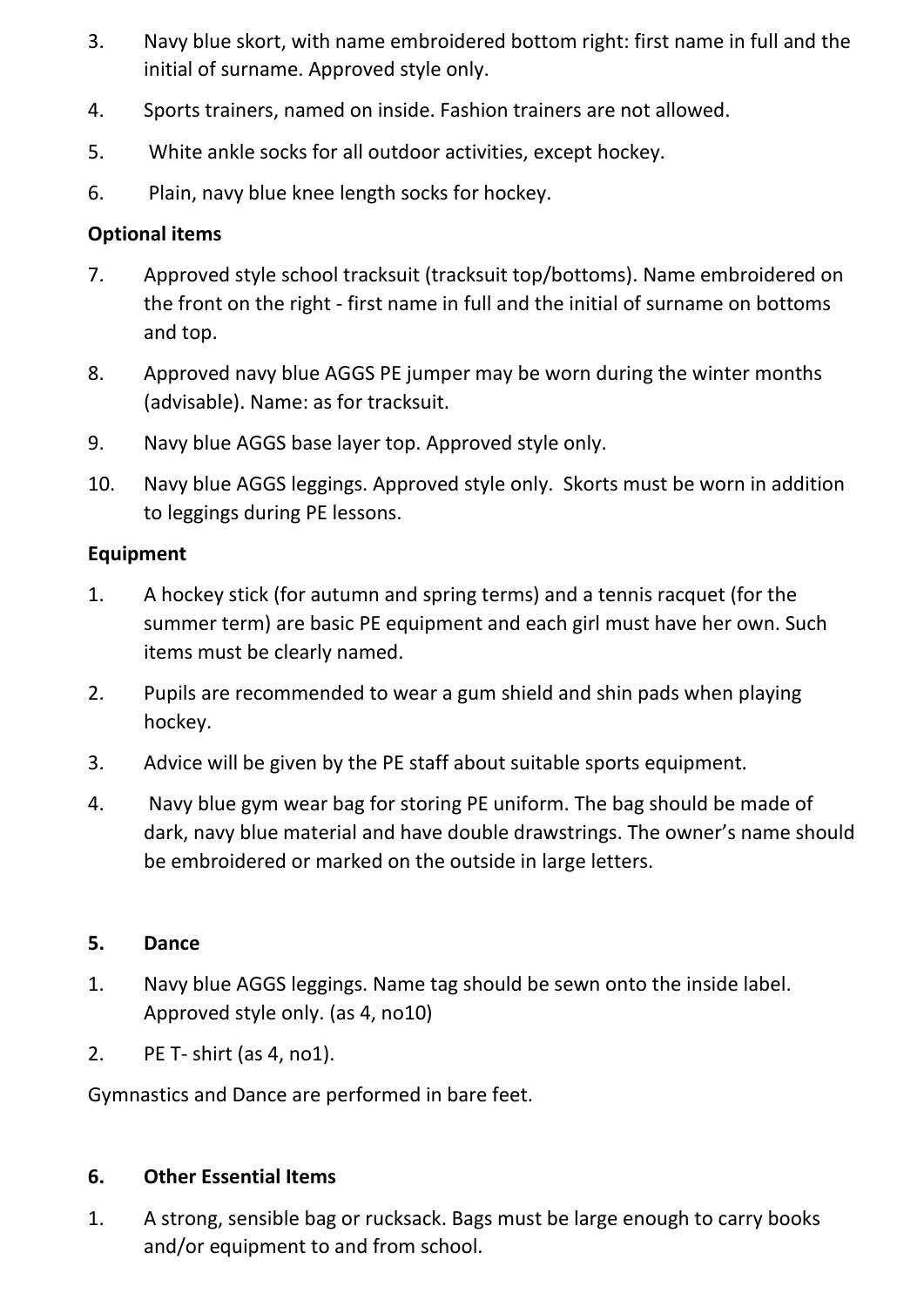- 2. Handbags / fashion bags or any description are not allowed in school. Pupils will be asked to replace unsuitable bags.
- 3. Regulation PVC apron for food technology, available from the school.
- 4. Some Art equipment will be recommended by staff when your daughter joins the school.
- 5. A pocket French / German / Spanish dictionary.
- 6. A sharp scientific calculator
- 7. A compass
- 8. A protractor
- 9. A ruler
- 10. A **mini** Collins/Oxford dictionary/thesaurus.
- 11. Coloured pens (inc blue, black, green & red)
- 12. Whiteboard pen& whiteboard eraser

#### **7. Other**

- 1. All items of uniform should be clearly named.
- 2. Any inappropriate items of uniform or jewellery worn in school, or on the way to and from school, will be confiscated for one school term.
- 3. Letters will be sent to the parents/carers of pupils who do not comply with the school uniform.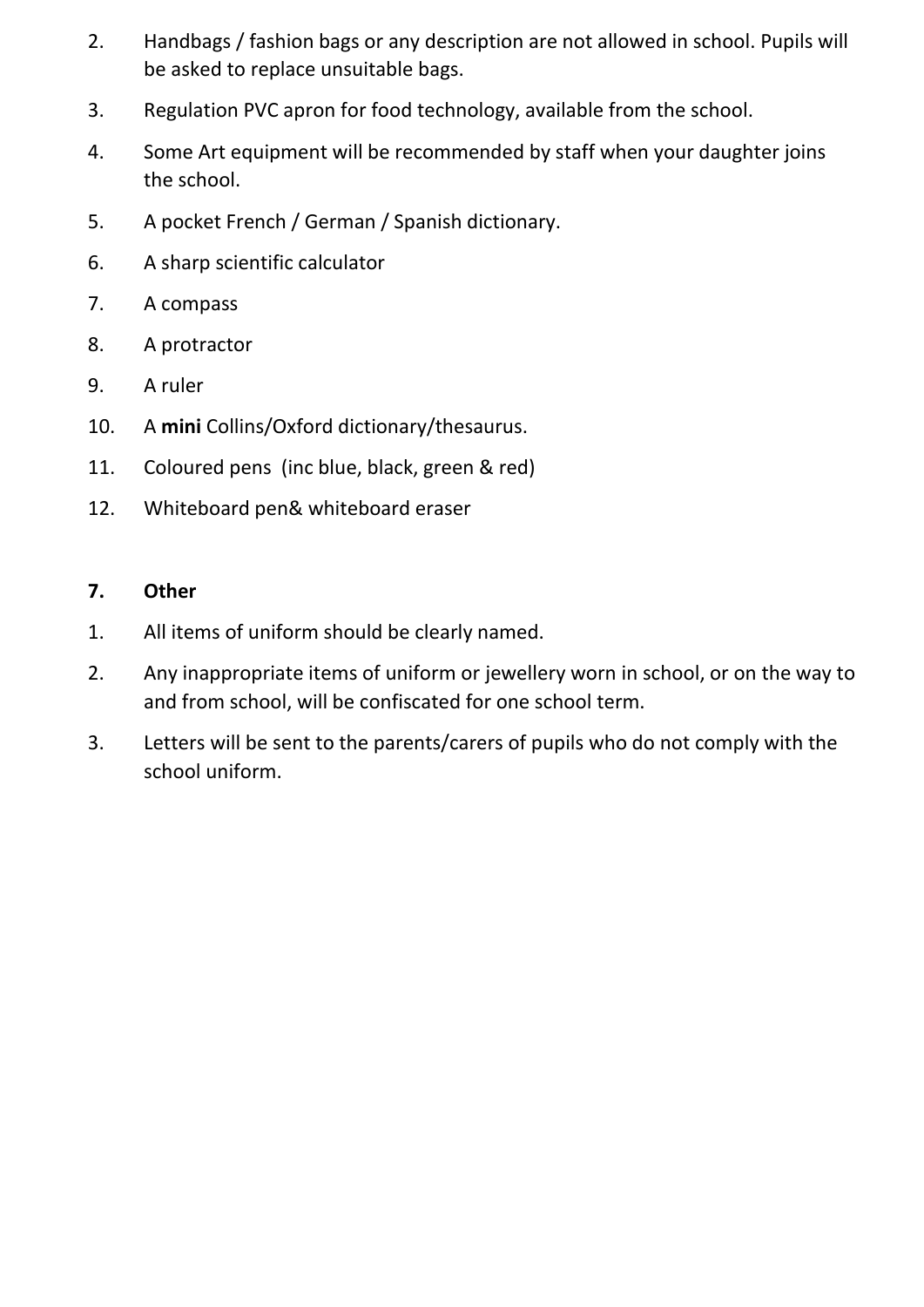There are many extra-curricular activities offered at AGGS, and just a few have been listed below. Because the list changes from year-to-year, you will be given an up to date schedule in September.









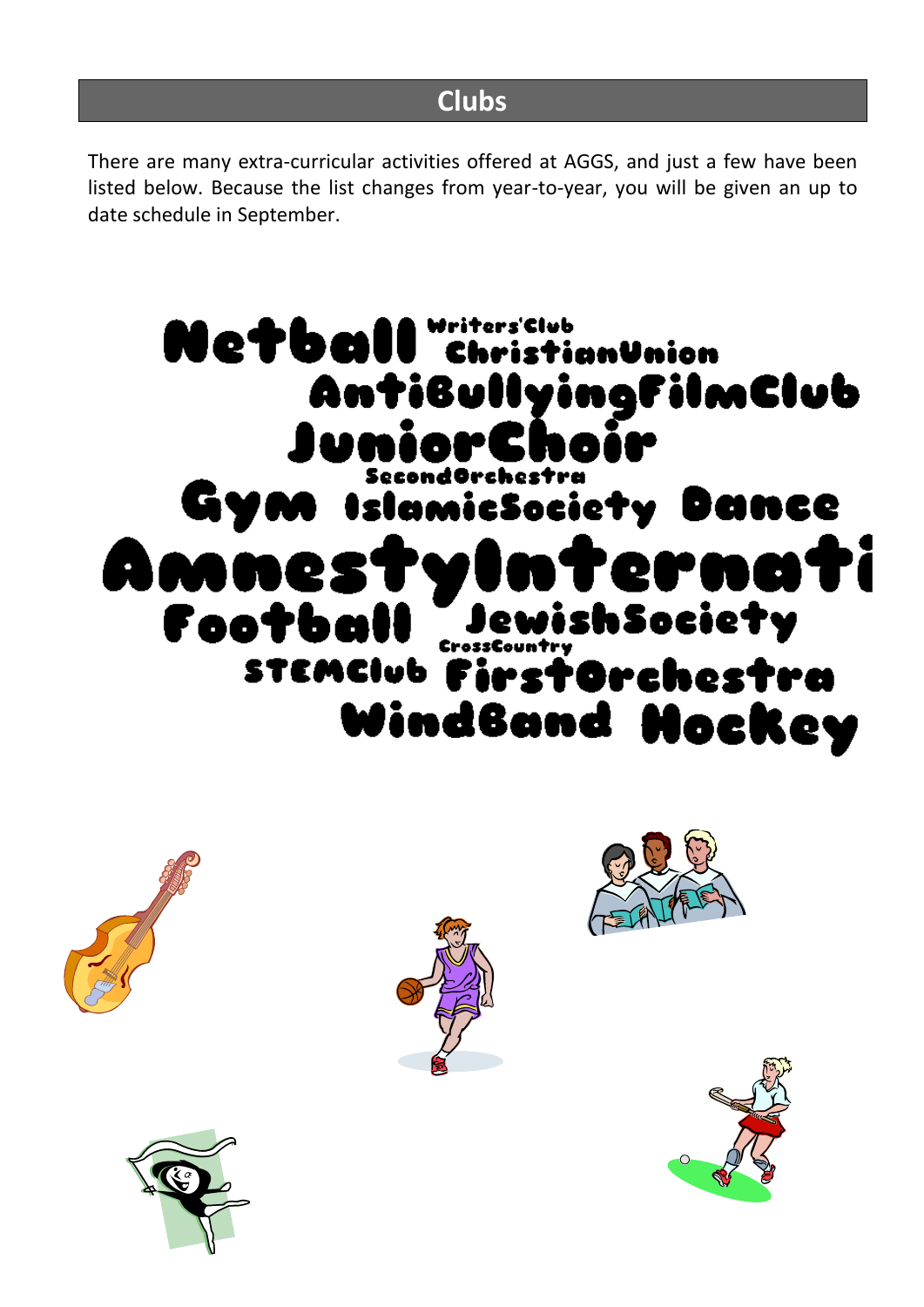### **What do I do if ……?**

### *… I forget my dinner money, packed lunch or bus fare?*

Go to Reception to borrow the money. Repay the next day, either before school, at Rec or at 12.25. Only students in Year 7 may borrow money.

### *…I have an appointment in school time?*

Your parent/carer must notify school in advance of any medical appointment by telephoning and leaving a message on the absence line or e-mailing on admin@aggs.bfet.uk. **When you leave your lesson, go to Reception and wait to be collected.** Your parent/carer must sign you out. When you return to school you should sign in at Reception. **Advanced permission must be sought by completing the relevant form for special requests/extracurricular requests.**

#### *… I arrive at school late?*

Students who arrive late must sign in at Reception before going to their form activity for that day.

### *… I feel ill?*

If possible, keep going! If you are really too unwell to cope with lessons tell the teacher. If you are sent to Mrs Prichard, she works in the Senior Tutors' Room, located off the Main Hall, report there immediately. If it is decided you should go home, Mrs Prichard will contact your parent/carer. **You must not telephone your parent/carer yourself.**

### *… I have a music lesson in school time?*

- You must go for your instrumental lesson at the times listed on the card that will be given to you at the beginning of each term by **your instrumental music teacher**.
- The music card must be completed and signed on a weekly basis by your instrumental Music teacher.
- You should ensure that you are punctual for all your instrumental lessons and bring the following to your lesson: Instrument, Music, Notebook, Music Card.
- You must show the card to your subject teacher before or after your Music lesson.
- Bring your instrument to school and put it in the **storage area outside Room 11**.
- At the correct time, collect your instrument, go to your Music lesson and return your instrument to the **storage area** after your lesson.
- You should catch up that day on the work you have missed.
- If you have a lesson in Devisdale after your Music lesson, you must not go on your own. If you are unable to travel with other girls, report to Mrs Prichard, Senior Tutor's Room.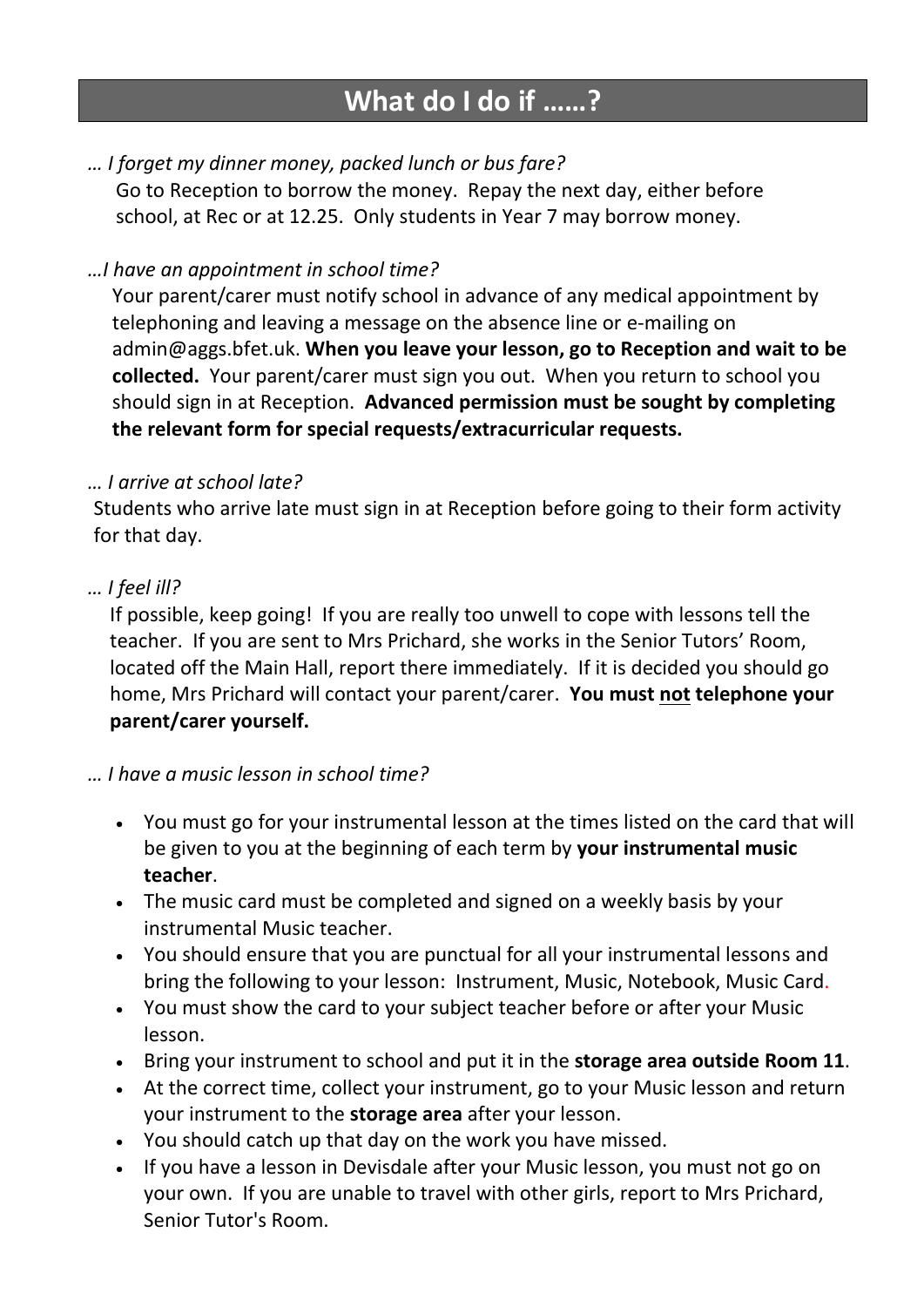• If your Music lesson is during form time, you must sign the Music book at Reception.

### *… I witness or experience bullying?*

Please report any incidents of bullying to school. You can tell your Form tutor, Senior Tutor or any teacher. We also have students in Year 10 and 11 who are Anti-Bullying Ambassadors and you can talk to them if you are worried about bullying. They wear "A" badges and run a lunchtime drop-in lounge several times a week. If you prefer, you can use the "Sharp System" on the school website to report bullying. If the bullying is taking place online, try to print out a screen shot of it. All reports of bullying are taken seriously and will be investigated by your Senior Tutor. You should always tell your parent/carer if you are being bullied.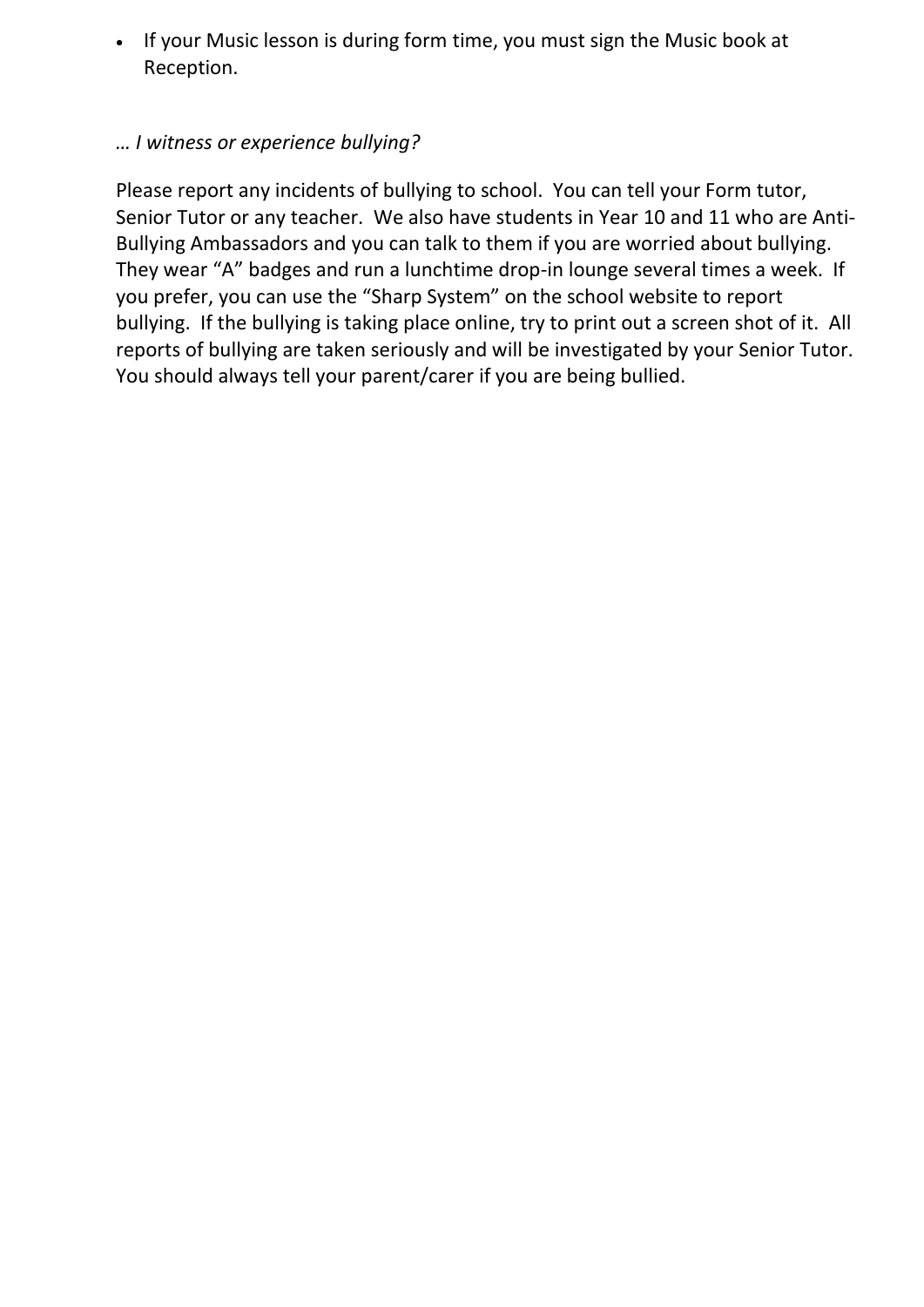### **What to do after being absent**

Whenever you are absent for illness there are four things you must do:

- 1. Your parent/carer must ring and leave a message on the absence line before 9.30am (0161 912 5912 ext 3) every day you are away from school.
- 2. Bring a note from your parent/carer to your form tutor giving the reason for your absence as soon as you return to school.
- 3. From your timetable, work out which lessons you have missed and borrow a friend's books for those subjects to copy up the work missed. **Do this as soon as possible.**
- 4. Check your homework timetable and find out from a friend what homework tasks you missed. **Again, do the work that was set as soon as possible.**

If you have been absent for a long time it may take a while to catch up. Your Form Tutor will help you with this. If you have difficulty catching up, you must talk to the teacher concerned to ask when they would like the work completed by.

**Even if you have only missed one lesson you must catch up the work and try to give your work in on time.**

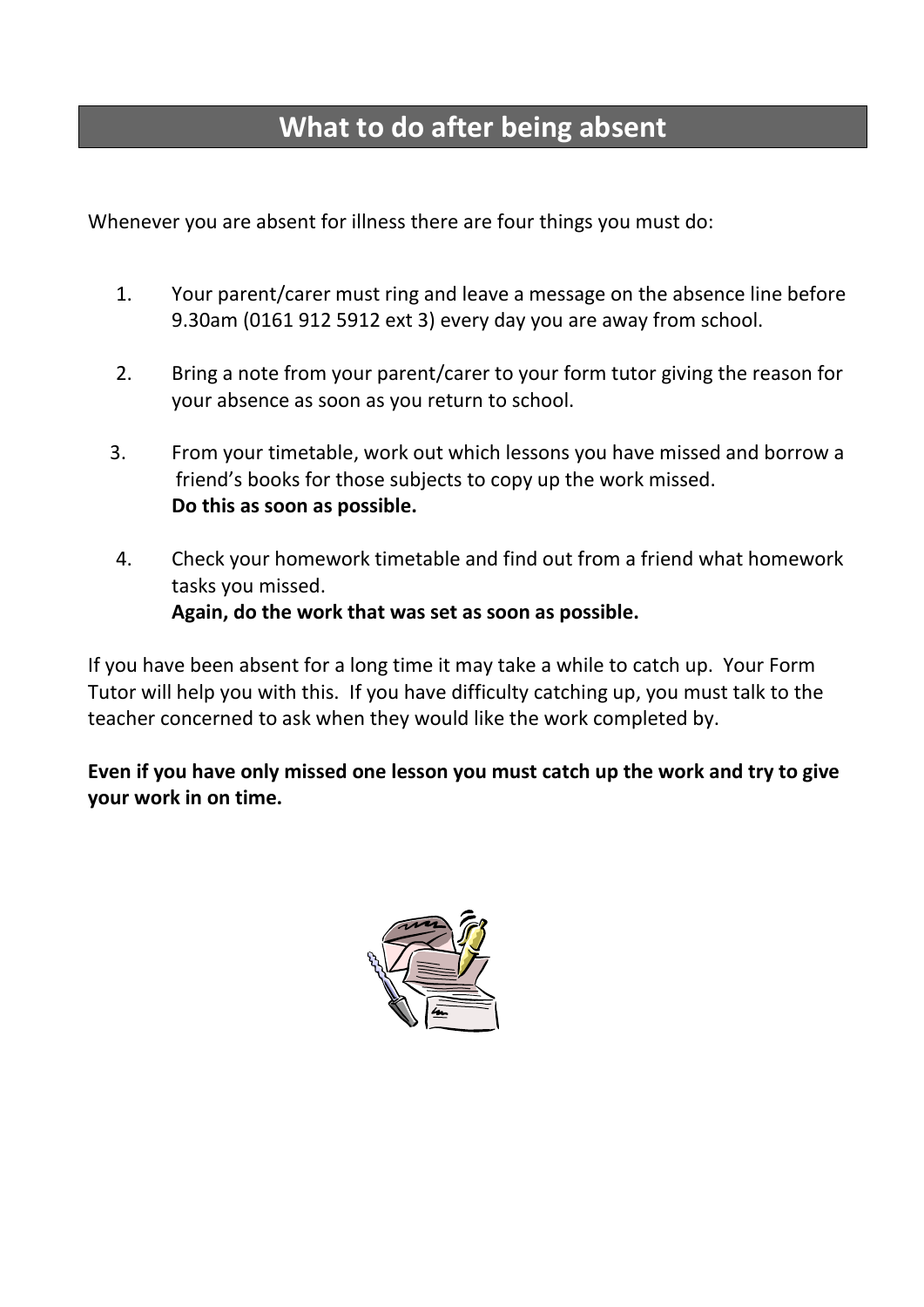### **Some simple rules**

Be punctual for school and lessons.



In congested areas keep to the left in single file, particularly on stairways and in corridors. Make sure you follow the oneway system in Fairlie, West Wing and Breeze Hill.

Do not get up from your place without permission.





No running indoors or out of the school gate. **Always** cross Cavendish Road by the zebra crossing.

Students in years 7 and 8 are not allowed in form rooms at lunch times. They should only be in Main School – not Fairlie, Breeze Hill or Devisdale.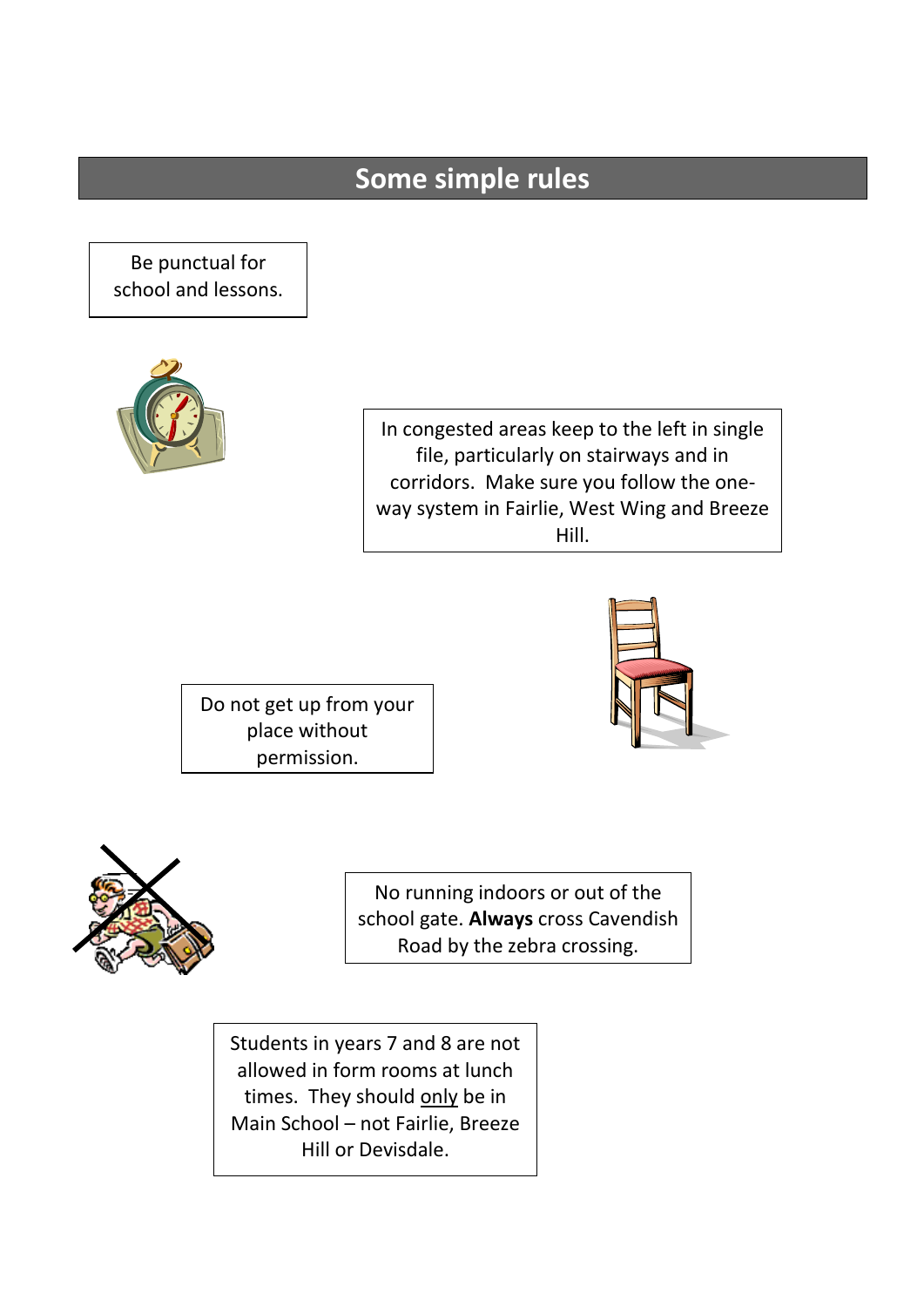### **…and a few more…**

Be polite and considerate to other students and to staff.



Listen carefully when the teacher is talking, or another student is asking or answering a question





Make sure you go to the toilet at Rec and Lunchtime so you do not need to ask to go out during a lesson.

Keep mobile phones switched off during the day, except at Rec and lunchtime. Do not use mobile phones when crossing between the school sites.

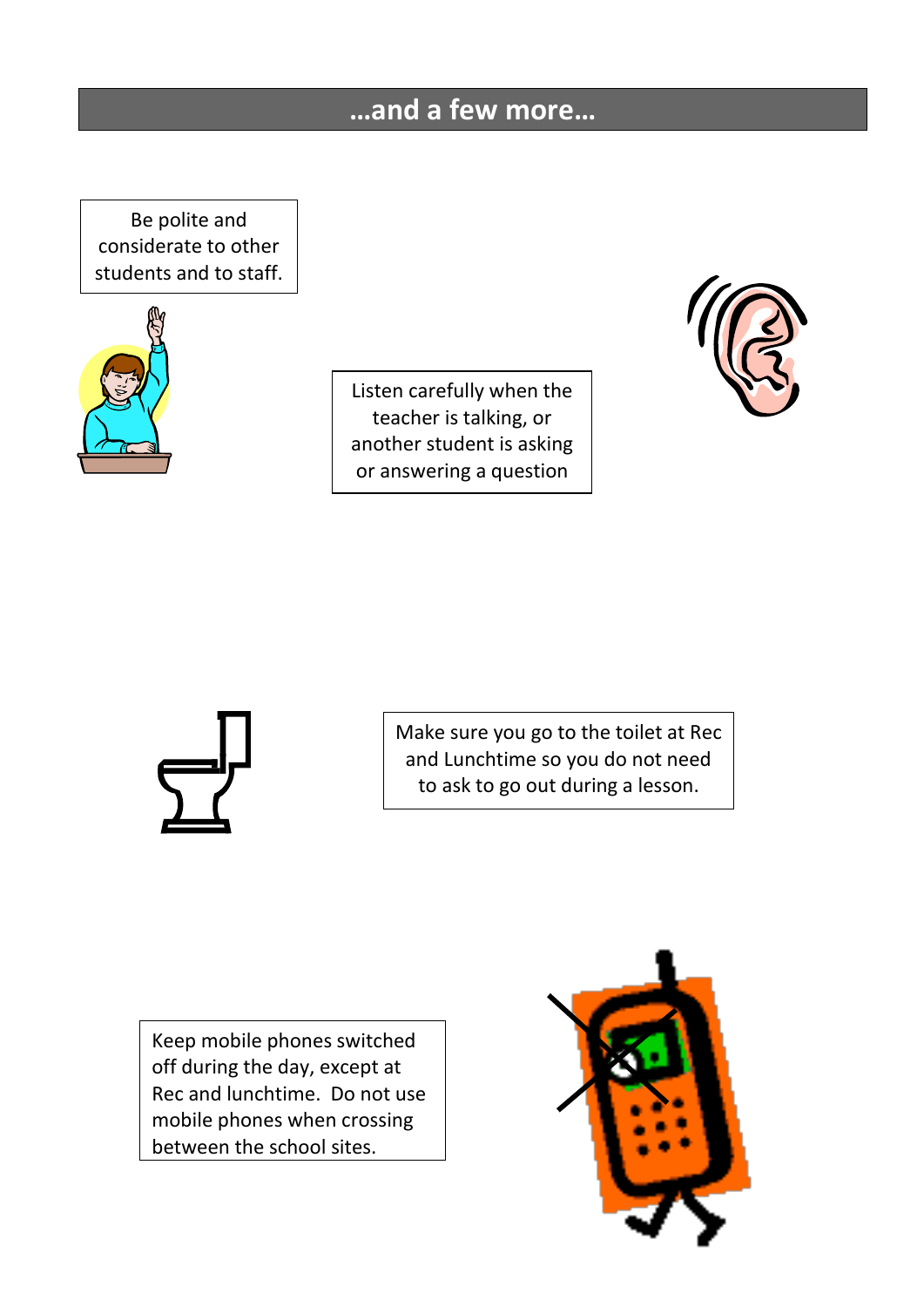### **Your homework diary**

Keep your homework diary with you at all times and take it to every lesson (except PE) and every day fill in details of:

- *1. All homework tasks.*
- *2. Any notes that you are taking home.*
- *3. Anything you need to bring in next day.*

Get into the habit of having your rough book, pencil case and homework diary with you at **every** lesson.

Keep your diary neat. Your Form Tutor will ask to see it regularly.

Remember that your diary is a way of helping you to organise yourself and this is a very important skill, which you need to cultivate.